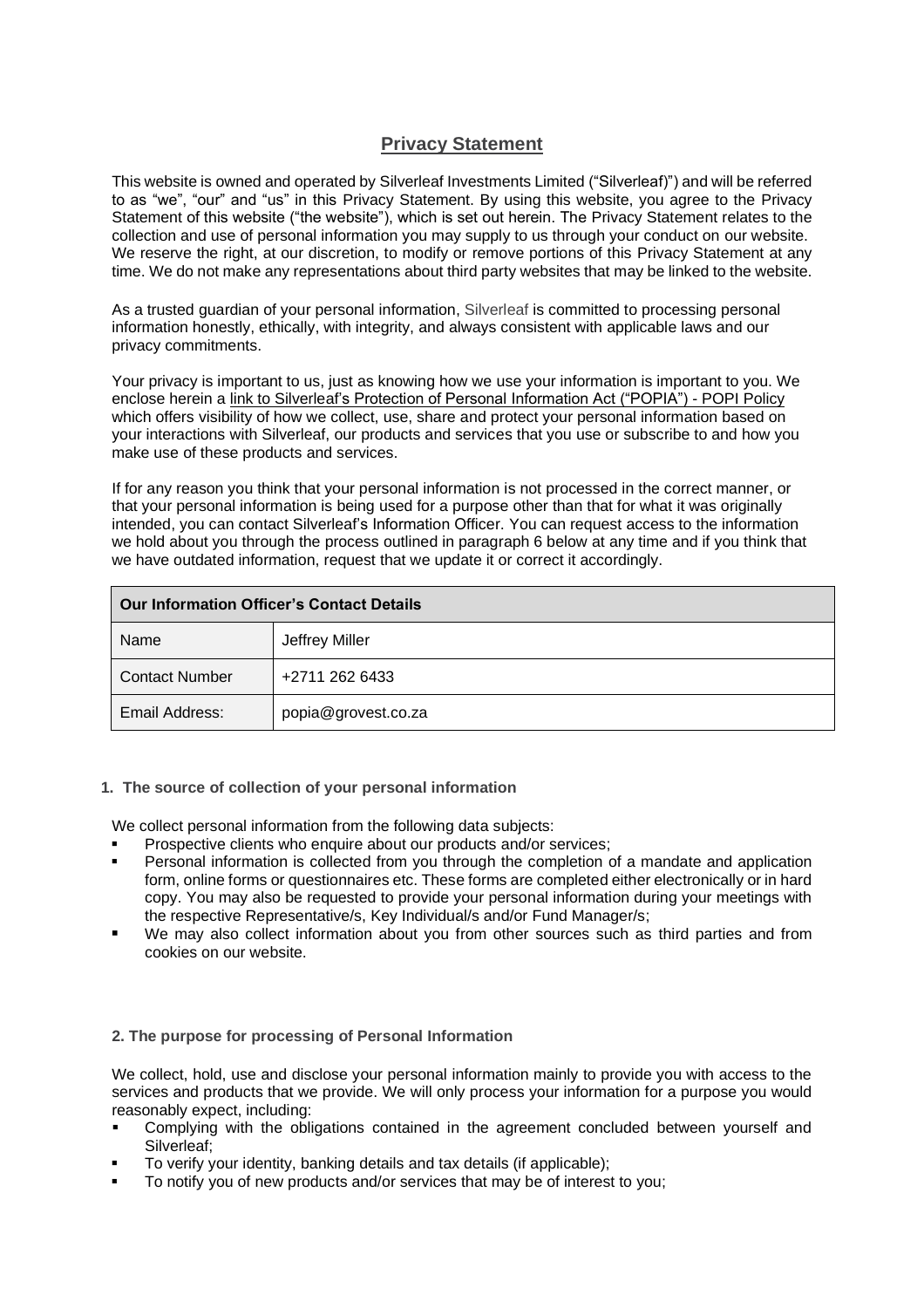- To confirm, verify and update your details; and
- To comply with any legal and regulatory requirements.

Some of your information that we hold may include, your first and last name, e-mail address, a home, postal or other physical address, other contact information, your title, birth date, tax number, gender, race, your investments into the various funds that we administer and/or manage, and your banking details.

Failing to provide compulsory information may lead to Silverleaf's inability to carry out the functions necessary to perform their services to act as a Fund and offer intermediary services to you.

#### **3. Legislation authorising or requiring collecting of the personal information:**

We are obligated in terms of the following legislation to collect your personal information insofar as it relates to the rendering of the relevant Administration and Compliance services to you:

- Promotion of Access to Information Act 2 of 2000;
- **EXECUTE:** Financial Intelligence Centre Act 38 of 2001;
- Financial Advisory and Intermediaries Services Act 37 of 2002;
- Prevention of Organised Crime Act 121 of 1998:
- Companies Act 71 of 2008:
- Skills Development Act 97 of 1998:
- Protection of Personal Information Act 4 of 2013;
- Income Tax Act 58 of 1962:
- Basic Conditions of Employment Act 75 of 1997;
- Compensation of Occupational Injuries & Diseases Act 130 of 1993;
- Consumer Protection Act 68 of 2008;
- Value Added Tax 89 of 1991:
- **Employment Equity Act 55 of 1998;**
- Labour Relations Act 66 of 1995;
- Unemployment Insurance Act 63 of 2001:
- Occupational Health and Safety Act 85 of 1993;
- Trademarks Act 194 of 1993;
- Copyright Act 98 of 1978:
- **Prevention and Combatting of Corrupt Activities Act 12 of 2004;**
- Electronic Communications and Transactions Act 25 of 2002; and
- Electronic Communications Act 36 of 2005.

#### **4. Third parties and your personal information**

We may need to share your information to third parties who provide support services that you have requested. Where we share your information, we will take all precautions to ensure that the third party will treat your information with the same level of protection as required by us.

These third parties may include:

- The various regulatory bodies or governmental authorities that Silverleaf will need to continuously update and adhere to the Companies and Intellectual Property Commission, Financial Sector Conduct Authority, South African Revenue Services and the Financial Intelligence Centre;
- The various third-party providers that we work with consultants, company secretaries, auditors and/or compliance officers;
- Analytics and search engine providers assisting in the enhancement of our websites; and
- Information Technology specialists assisting us with data storage, security, processing, analytics, etc.

#### **5. The Transfer of your personal information outside of the Republic of South Africa**

Your information may be hosted on servers managed by a third-party service provider, which may be located outside of South Africa. When this happens, we will take all precautions to ensure that the third party will treat your information at a minimum with the same level of protection as required by the POPI Act.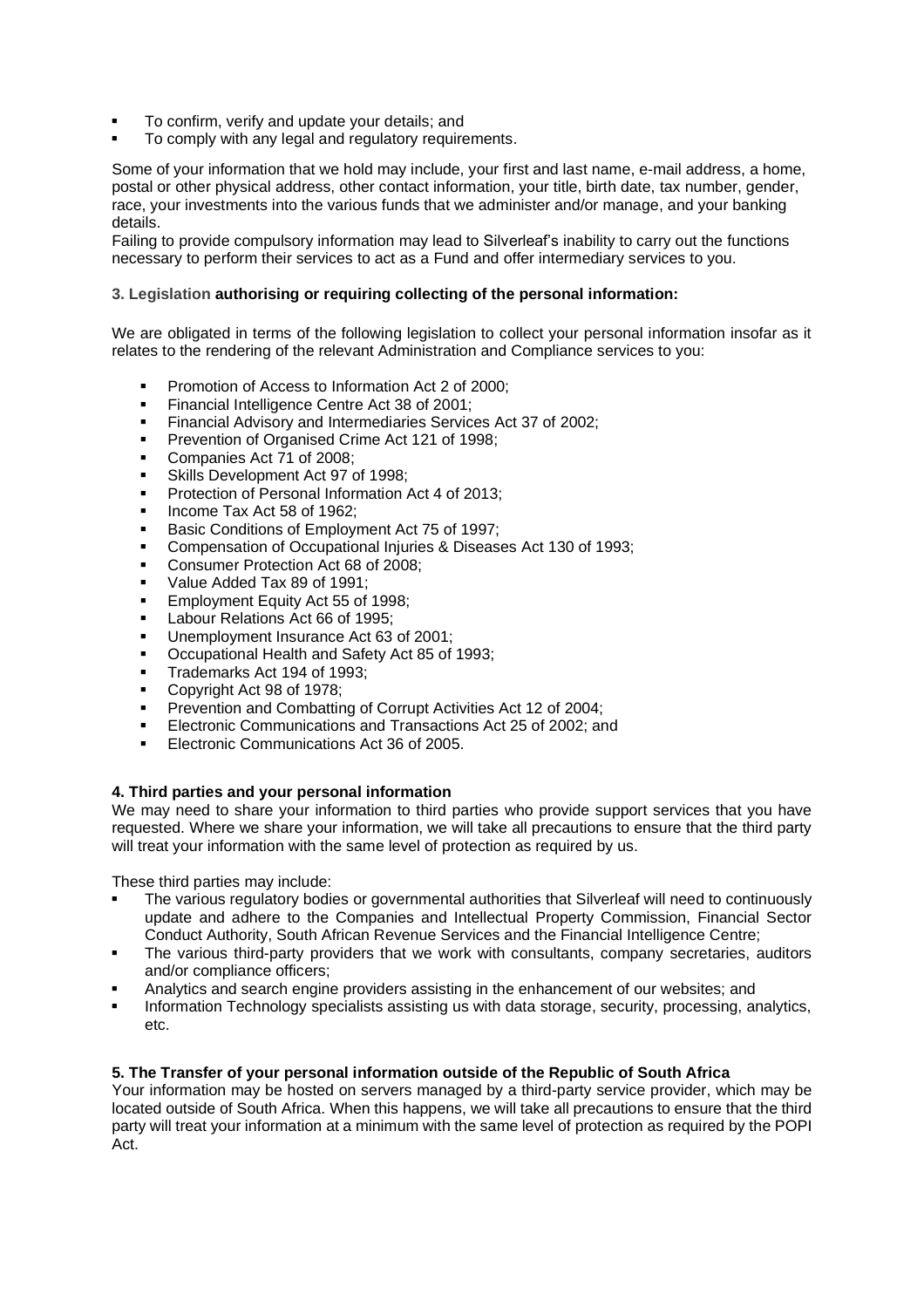# **6. Complaints and objections**

You have the right to –

- Request that we confirm, free of charge, whether or not we hold personal information about you;
- Request that we provide you with a description of the personal information we hold about you, and to explain why and how it is being processed, Link to **Annexure A**;
- Request that we consider your objections to the processing of your personal information Link to **Annexure B**;); and
- Lodge a complaint with the Information Regulator, Link to **Annexure B**;

# **7. The Information Regulator**

In the event that your personal information has not been processed in accordance with the POPI Act and the principles set out above, you have the right to lodge a complaint with the Information Regulator. For further information regarding the complaints process, please visit the website of the Information Regulator, as indicated below.

Alternatively, you may contact the Information Regulator for further assistance:

The Information Regulator: Adv Pansy Tlakula Physical Address: JD House, 27 Stiemens Street, Braamfontein, Johannesburg, 2001 Email: complaints.IR@justice.gov.za Website:<https://www.justice.gov.za/inforeg/index.html>

### **8. Subscription**

Subscription to the Silverleaf newsletter is completely optional. Subscription may include submitting your name, surname and email address, for the option to receive updates and promotional material and other information. You further may elect to unsubscribe at any time.

### **9. Disclosure**

Apart from where you have consented or disclosure is necessary to achieve the purpose for which it was submitted, personal information may be disclosed in special situations where we have reason to believe that doing so is necessary to identify, contact or bring legal action against anyone damaging, injuring, or interfering (intentionally or unintentionally) with our rights or property, users, or anyone else who could be harmed by such activities. Also, we may disclose personal information when we believe in good faith that the law requires disclosure.

We may engage third parties to provide you with services on our behalf. In that circumstance, we may disclose your personal information to those third parties in order to meet your request for these services.

# **10. Security**

We strive to ensure the security, integrity and privacy of personal information submitted to our website, and we review and update our security measures in light of current technologies. Unfortunately, no data transmission over the Internet can be guaranteed to be totally secure. However, we will endeavour to take all reasonable steps to protect the personal information you may transmit to us or from our online products and/or services. Once we do receive your transmission, we will also endeavour to ensure its security on our systems.

In addition, our employees and the contractors who provide services related to our information systems are obliged to respect the confidentiality of any personal information held by us. However, we will not be held responsible for events arising from unauthorised access to your personal information, where we have adequately implemented sufficient security safeguards and conducted ourselves in good faith not to cause harm or act negligently towards your personal information.

# **11. Collecting Information for Users and Marketing to Users**

**Link**

### **12. Cookies and Applets**